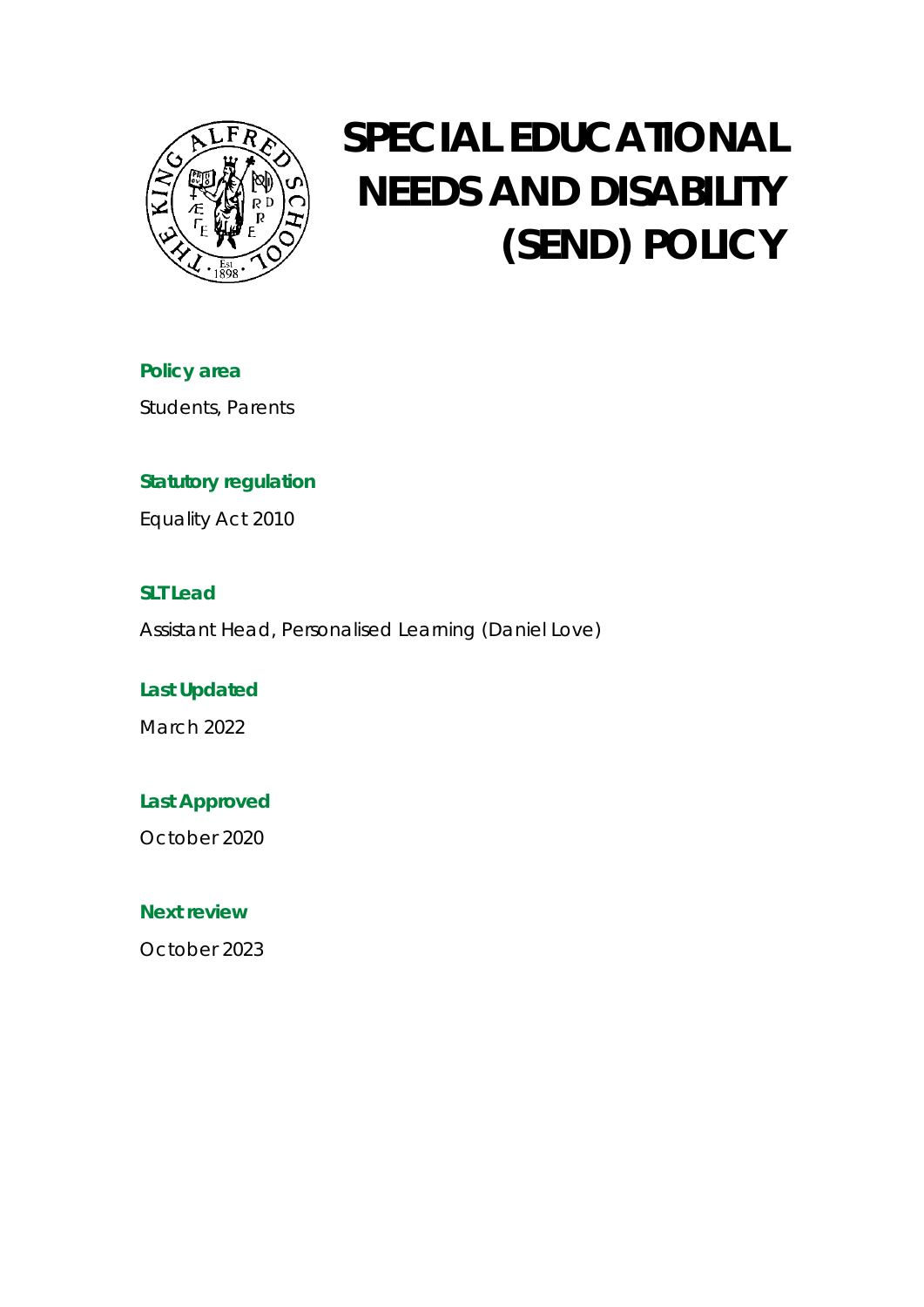# **CONTENTS**

| $1_{-}$ |  |
|---------|--|
|         |  |
|         |  |
|         |  |
| 2.      |  |
|         |  |
|         |  |
| 3.      |  |
|         |  |
|         |  |
|         |  |
|         |  |
| 4.      |  |
|         |  |
|         |  |
|         |  |
|         |  |
|         |  |
| 5.      |  |
|         |  |
|         |  |
|         |  |
|         |  |
|         |  |
|         |  |
|         |  |
|         |  |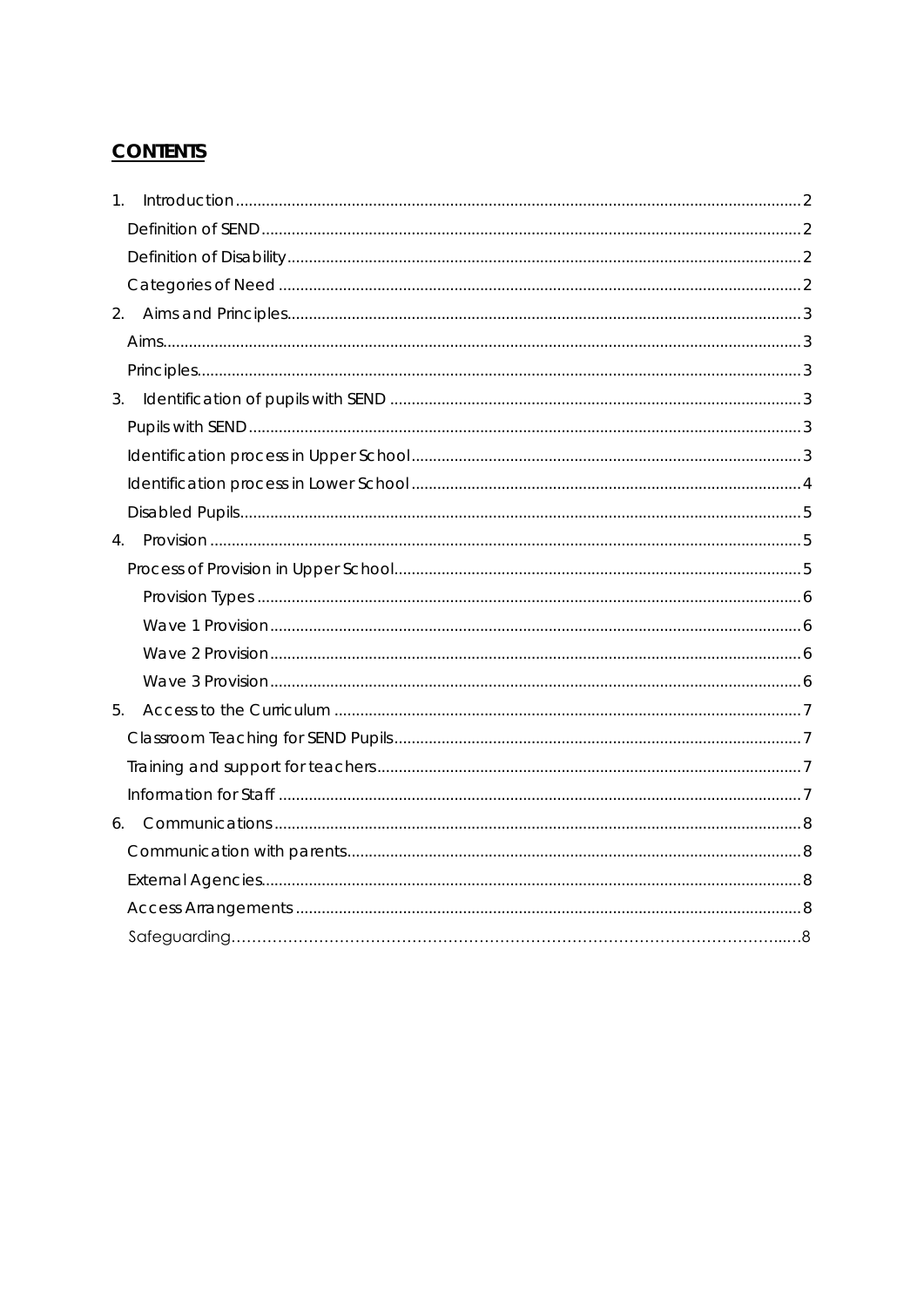# **THE KING ALFRED SCHOOL SPECIAL EDUCATIONAL NEEDS AND DISABILITY (SEND) POLICY**

This policy should be read in conjunction with the following School policies:

- Access Arrangements and Reasonable Adjustments Policy
- Accessibility Plan
- Equal Opportunities Policy
- Lower School Curriculum Policy
- Upper School Curriculum Policy
- Safeguarding Children in Education

## <span id="page-2-0"></span>**1. INTRODUCTION**

Every child is an individual with his or her own individual needs. King Alfred School (KAS) is committed to supporting every pupil to develop into a confident and independent person. During their school career, some pupils encounter significant and substantive barriers to learning; Special Educational Needs. It is vital that a consistent, whole school, best practice approach is employed to identify SEND at an early stage, and to support pupils in developing strategies to overcome these. This policy reflects the principles of the updated SEND Code of Practice, 2015.

#### <span id="page-2-1"></span>**Definition of SEND**

The Code of Practice, 2015 states that:

*A child or young person has SEND if he/she has a learning difficulty or disability, which calls for special educational provision to be made for them.*

*A child or young person has a learning difficulty or disability if he or she:*

- *Has a significantly greater difficulty in learning than the majority of others the same age, or,*
- *Has a disability, which prevents or hinders him or her from making use of facilities of a kind generally provided for others of the same age.*

#### <span id="page-2-2"></span>**Definition of Disability**

A person has a disability if he/she has a physical or mental impairment that has a substantial and long-term adverse effect on his/her ability to carry out normal day-to-day activities.

#### <span id="page-2-3"></span>**Categories of Need**

The SEND Code of Practice, 2015 outlines four broad categories of need:

- Communication and Interaction
- Cognition and Learning
- Social, Emotional and Mental Health Difficulties
- Sensory and/or physical needs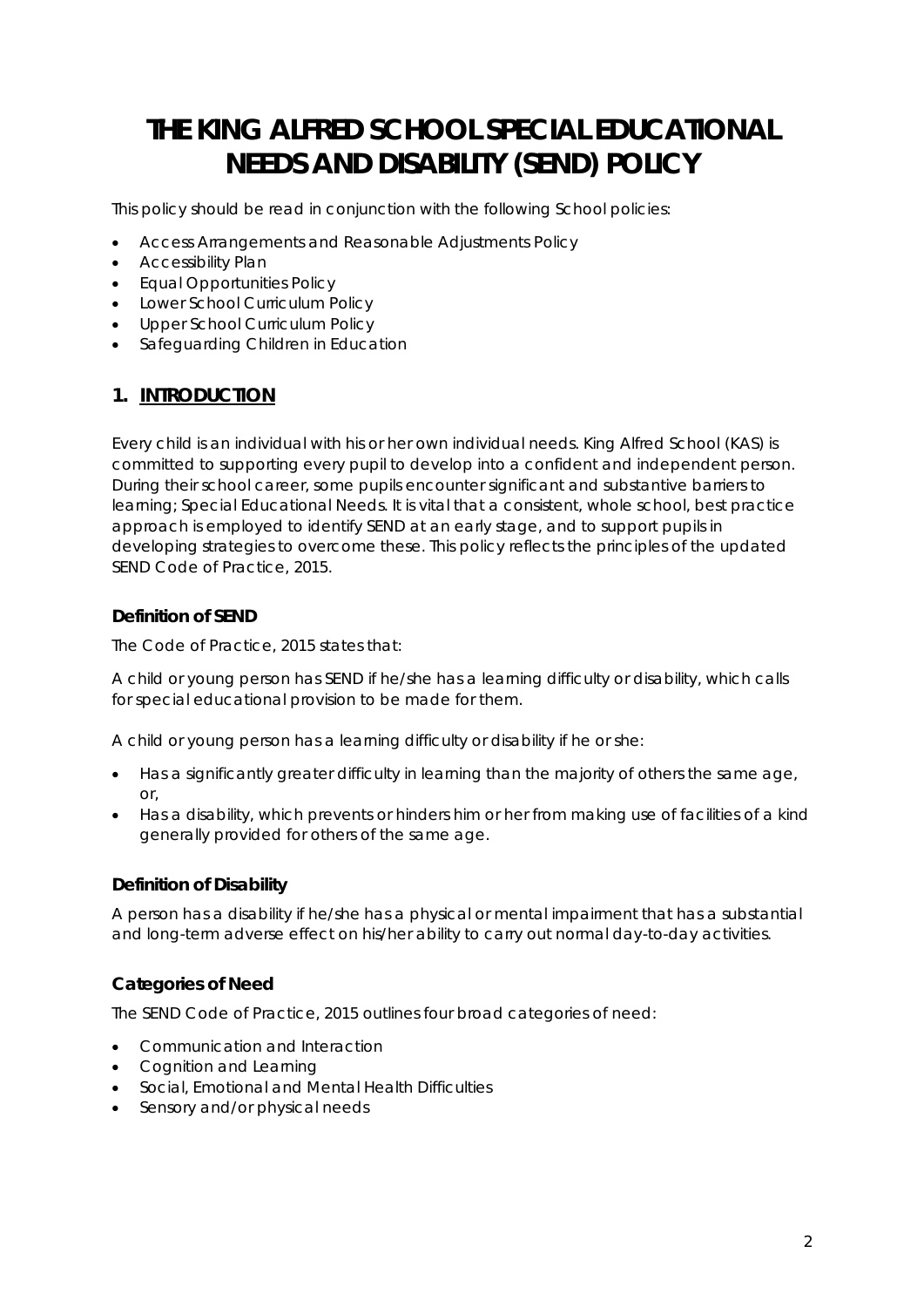# <span id="page-3-0"></span>**2. AIMS AND PRINCIPLES**

#### <span id="page-3-1"></span>**Aims**

- To ensure that pupils with SEND achieve their full potential in all areas.
- To ensure that pupils with SEND become confident, independent pupils prepared for study and life beyond school.
- To provide support and advice on SEND for teachers, parents and other relevant stakeholders.
- To promote equal opportunities for all pupils.

#### <span id="page-3-2"></span>**Principles**

- To operate a consistent approach to the management and provision of support for SEND pupils, in both Upper and Lower School.
- Provision for pupils with SEND is a shared responsibility between teaching staff and the Learning Support team who will work collaboratively to best meet the needs of each individual.
- To enable a pupil centred approach where pupils participate in the process regarding their support needs.
- To follow the principles of the Code of Practice, 2015 and make decisions about support in relation to current and complete information for each pupil.
- As far as possible, for KAS to make reasonable adjustments to allow for the inclusion of all pupils.

### <span id="page-3-3"></span>**3. IDENTIFICATION OF PUPILS WITH SEND**

#### <span id="page-3-4"></span>**Pupils with SEND**

At different times in their school career, a pupil may have a special educational need. At KAS, we use the SEND definition as stated in the SEND Code of Practice, 2015 (above).

If a pupil is identified as having SEND, we will provide an intervention that is **additional to or different from** the normal differentiated curriculum, intended to overcome the barrier to learning.

Pupils fall behind in schools for many reasons. They may have been absent from school, or they may have attended many different schools and not had a consistent opportunity to learn. They may not speak English very well, or at all. There may be a whole range of external factors that distract them from their learning. At KAS, we are committed to ensuring that all pupils have access to learning opportunities. This does **not** mean that all vulnerable pupils have SEND. **Only those with a learning difficulty that requires special or additional educational provision will be identified as having SEND.**

#### <span id="page-3-5"></span>**Identification process in Upper School**

Class teachers, support staff, parents/carers or the pupil themselves may be the first to notice a difficulty with learning. At KAS we ensure that assessment of educational needs directly involves all stakeholders; pupils, parents and teachers. The Learning Support Team, led by the Assistant Headteacher, Personalised Learning, will also support with the identification of barriers to learning.

We use the following process to assess any pupils that may require support: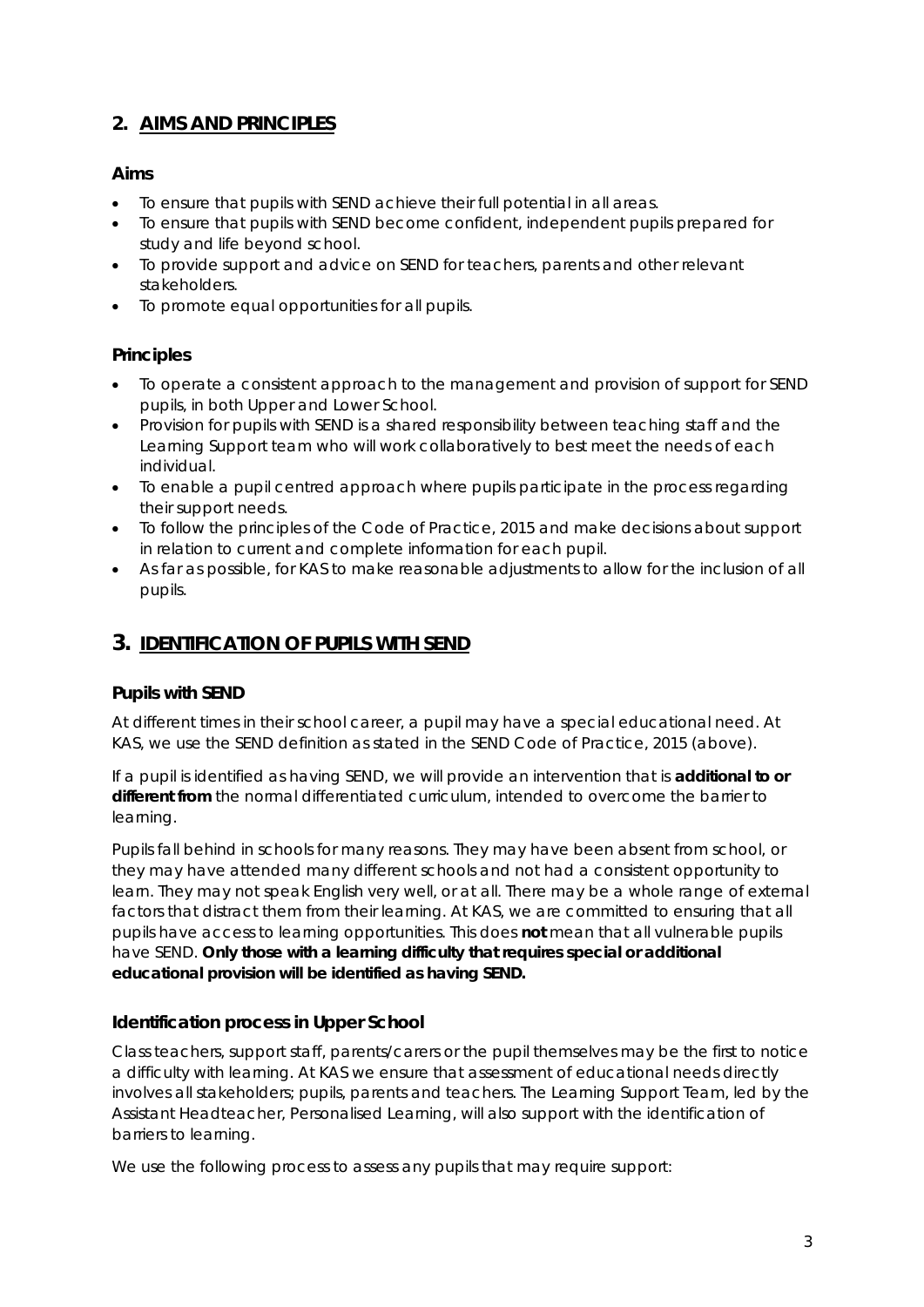*Issue:* Class teacher/tutor/pupil/parent raises a concern about a possible SEND learning difficulty.

#### *Action:*

- If a parent, pupil or member of the pastoral team raises the concern, the tutor will conduct a 'snapshot' of the pupil across the curriculum, to assess whether the pupil is displaying issues with learning that are consistent with a SEN. This can be characterised by progress, which is significantly slower than that of peers starting from the same baseline. If, after analysing the snapshot, the concern appears to be a SEND, the Head of Year will refer to the Learning Support team.
- If a classroom teacher raises the concern, they will first liaise with the Head of Department and trial differentiated teaching strategies to establish whether these will have an impact. If the teaching strategies do not have an impact, and the concern appears to be a SEND, the Head of Department will refer to the Learning Support team.
- If a referral is made, the Learning Support team may conduct observations of the pupil with the purpose of observing key SEND criteria.
- In some cases, parents may be required to fund internal assessments or to requisition external assessments to gain further information.

The final decision as to whether a pupil is identified as having SEND, and will receive additional support, will lie with the school's qualified SENCO (Assistant Headteacher, Personalised Learning). The SENCO will make decisions by assessing and triangulating complete and current information. External reports provided by parents will be considered, but the corresponding, current in-school feedback and observations must correlate with any concerns reflected in the reports.

#### <span id="page-4-0"></span>**Identification process in Lower School**

Throughout the year, class teachers and the leadership team monitor pupil's progress using close observation, scrutiny of work samples, regular parent liaison, and discussion with specialist subject teachers. At any other time, should a teacher feel a pupil is failing to access the curriculum fully, or would like to investigate a learning behaviour, an Initial Concern Form is completed and submitted for the SENCO for further consideration.

Each term, Learning Conversations are held between each individual class teacher, Core Curriculum Coordinators, the SENCO and the Heads. This is an opportunity for class teachers to raise difficulties experienced by pupils to the whole team.

Following this, an action process is triggered, monitored by the SENCO. This may involve observation of the child by the SENCO or an internal assessment which considers literacy, numeracy, handwriting, language skills, social interaction, fine and gross motor development, as well as emotional literacy. If this results in further intervention being required, parents are informed and fully engaged.

Identification of pupils who might benefit from additional support may also be the result of standardised end-of-year assessments in reading, spelling and numeracy.

If the SENCO, in collaboration with teaching staff and parents feel that external advice would benefit the pupil, a referral is made. The school supports and encourages external professionals to request information through a school questionnaire prior to the assessment.

Once an external report is received, parents are encouraged to meet with the SENCO, learning support teacher and class teacher to discuss the outcomes and next steps.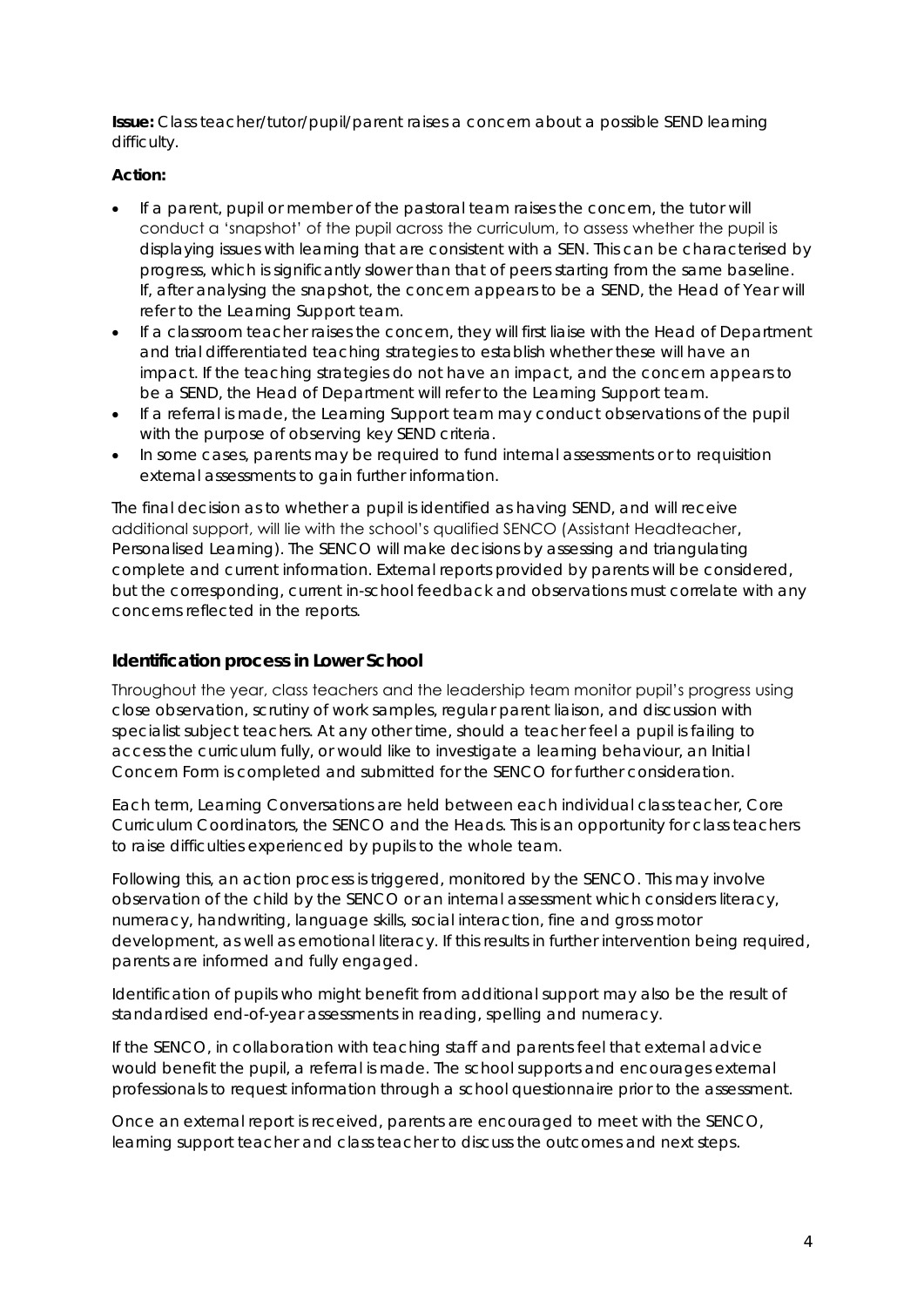#### <span id="page-5-0"></span>**Disabled Pupils**

KAS is committed to upholding legislation set out in the Equality Act 2010. This legislation places specific duties on schools, settings and providers including the duty not to discriminate, harass or victimise a child or adult linked to a protected characteristic defined in the Equality Act and to make 'reasonable adjustments'.

The Equality Act 2010 definition of disability is:

*"A person has a disability for the purposes of this Act if (s)he has a physical or mental impairment which has a substantial and long-term adverse effect on his ability to carry out normal day-to-day activities"* 

Section 1(1) Disability Discrimination Act, 1995

This definition of disability in the Equality Act includes children with long-term health conditions such as asthma, diabetes, epilepsy and cancer. Children and young people with such conditions do not necessarily have SEND, but there is a significant overlap between disabled children and those with SEND. Therefore, where a disabled pupil requires special educational provision they will also be covered by the SEND definition.

This section should be read alongside the Equal Opportunities Policy and Accessibility Plan.

#### <span id="page-5-1"></span>**4. PROVISION**

<span id="page-5-2"></span>**Process of Provision in Upper School**

Once a pupil is identified as having SEND we will follow a process of plan, do and review:

Plan:

- A Learning Support Plan will be devised for the pupil. The plan will be written by the Learning Support team in consultation with the pupil, subject teachers and the parents of the pupil.
- This Learning Support plan will include specific details of additional support and will be shared with all subject teachers to ensure a cohesive approach.
- A Pupil Profile will also be written for the pupil and will comprise details of the pupil's SEND, and strategies that will support the pupil. The Learning Support teaching will use these strategies, as will all relevant subject teachers. We are committed to the principles outlined in the SEND Code of Practice, where it is classroom teachers who have the key responsibility for ensuring students with SEND are appropriately supported.

Do:

• The Learning Support Plan commences and strategies from the Pupil Profile are actioned by the subject teachers in lessons.

#### Review:

- Pupil progress is regularly reviewed using both subject and Learning Support teacher feedback. The Learning Support teacher will lead the review of this but all subject teachers will provide updates to ensure a holistic picture of progress.
- Parents and pupils will be invited to a regular review (at least termly) of the Learning Support Plan. The timeframe of the review will depend on the length of the additional support intervention, which will be decided at the planning stage. Reviews will determine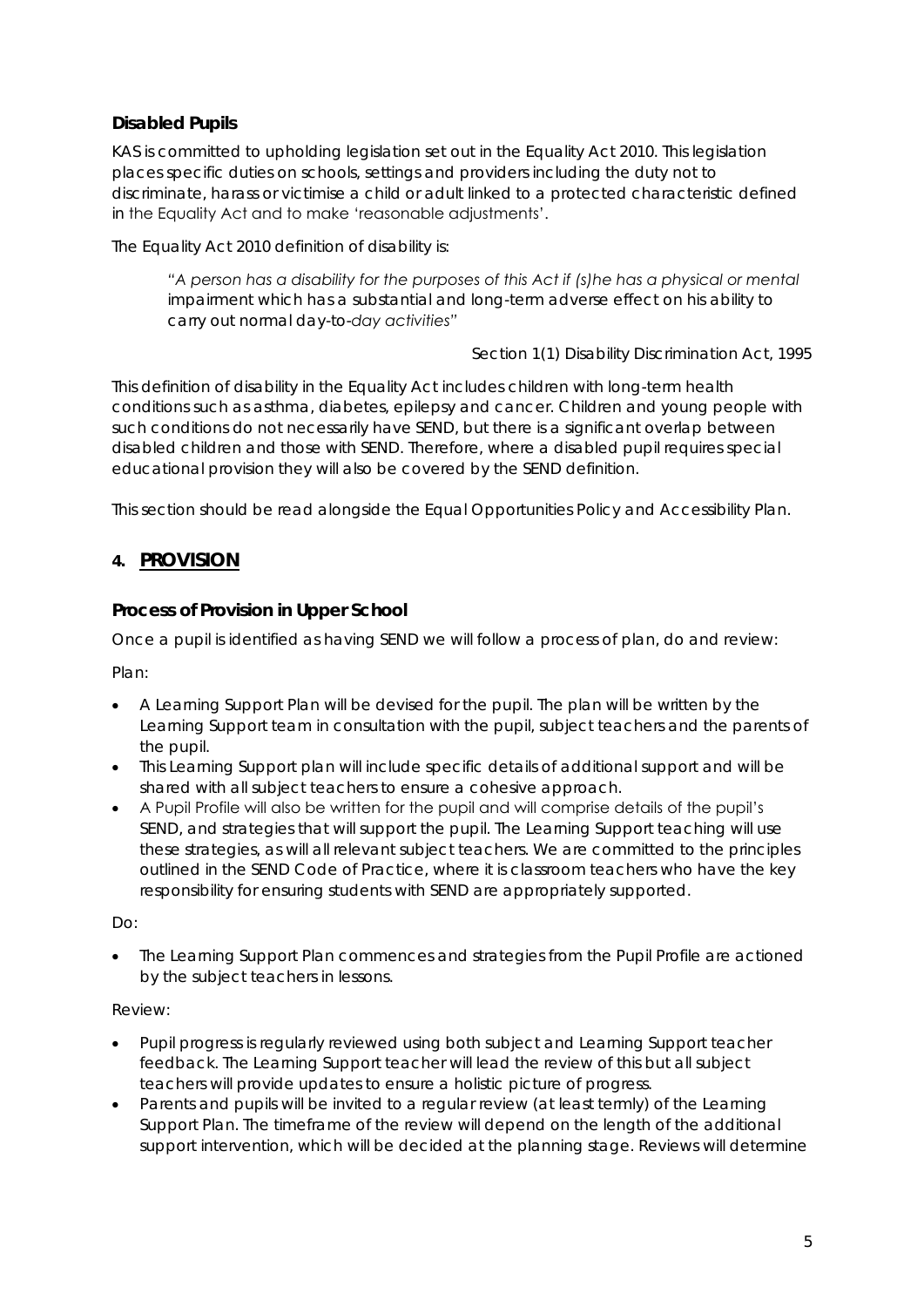whether further additional learning support is required or whether pupils have largely overcome their barrier to learning and the additional support is no longer required.

#### <span id="page-6-0"></span>*Provision Types*

The provision will be designed for each pupil and tailored to their specific SEND. It may take the form of a small group or one-to-one lesson led by a Learning Support teacher.

Occasionally, it may take the form of short term in class support. The length of the additional support will vary depending on the needs of the child.

#### **Process of Provision in Lower School**

The Lower School SENCO oversees the learning support of all pupils with a specific learning difficulty. A small team of specialist teachers provide individual one-to-one or small group using a graduated response.

#### <span id="page-6-1"></span>*Wave 1 Provision*

Teachers deliver high quality teaching to all children. This includes personalising aspects of a pupil's learning and differentiating work to support individual children.

#### <span id="page-6-2"></span>*Wave 2 Provision*

This involves targeted, structured provision to address a particular concern through a timed and monitored intervention programme, such as Catch Up. This extra support is intended to close the gap in progress.

#### <span id="page-6-3"></span>*Wave 3 Provision*

Once a pupil is identified as having Wave 3 SEND we follow a process of plan, do and review:

Plan:

• An Action Plan is devised for each Wave 3 pupil receiving individual support and disseminated to key stakeholders.

#### Do:

• Action Plans are implemented by specialist teachers through weekly one-to-one or small group lessons. Carryover strategies are actioned by class teachers. Where relevant and in collaboration with parents, opportunities for repetition and consolidation are provided regularly for the child to complete at home. The SENCO and learning support staff are available to assist in the implementation of external specialist recommendations into the classroom.

#### Review:

- Action Plans written by each Learning Support teacher are reviewed twice a year. In the Spring Term, parents are invited to a review meeting to discuss their child's progress in lessons and how to support these at home.
- Provision for each child is reviewed on a termly basis in collaboration with teachers and in line with the child's needs.
- The Lower School SENCO meets regularly with all those involved with the pupil to discuss and evaluate progress and next steps.

**Pupils with Statements of SEND or Education, Health and Care Plans** Where a pupil has a statement of SEND or an Educational, Health and Care Plan, the Assistant Head, Personalised Learning, will arrange provision in accordance with the needs of these pupils and in line with the funding provided by the Statement/EHC plan. This provision may involve a mixture of in-class support and one to one support, depending on the needs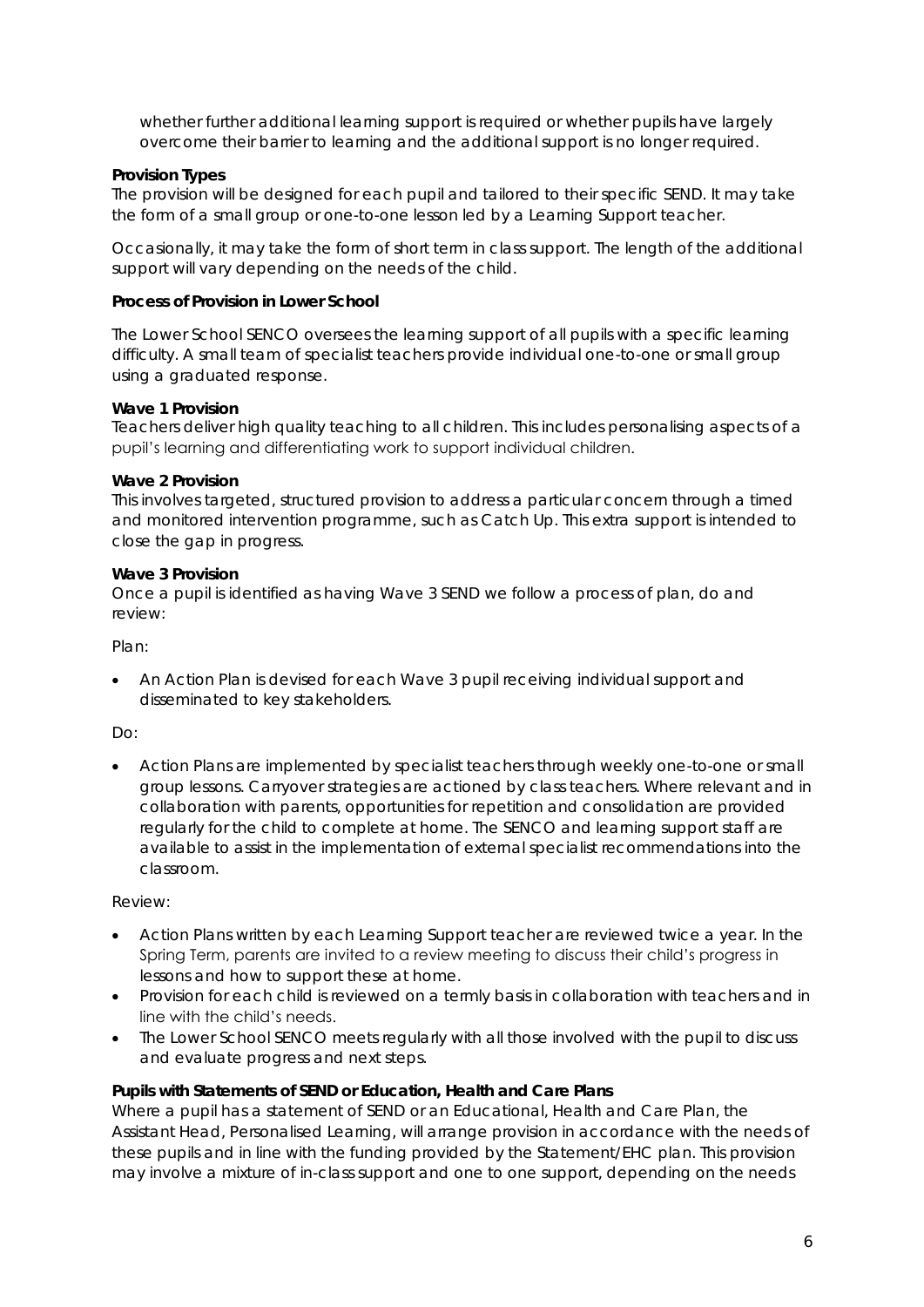of the child. This may be provided by an existing member of the Learning Support Team or by one or more Learning Support Assistants. On admission, an Individual Education Plan (IEP) will be prepared for each child with a Statement or EHC plan and this will be updated on a termly basis. The status of each Statement or EHC plan is reviewed on an annual basis during which process the Assistant Head, Personalised Learning and the Learning Support team will liaise closely with the representative from the appropriate borough.

# <span id="page-7-0"></span>**5. ACCESS TO THE CURRICULUM**

This section should be read alongside the Curriculum Policies for Upper School and Lower School.

#### <span id="page-7-1"></span>**Classroom Teaching for SEND Pupils**

The SEND Code of Practice, 2015 states that:

*High quality teaching differentiated for individual pupils, is the first step in responding to pupils who may have or have had SEN. Additional intervention and support cannot compensate for a lack of good quality teaching.*

All pupils at KAS will be able to access the full curriculum. Schemes of work, across the curriculum, will reflect inclusive approaches for teaching and learning and will take account of SEND. In the classroom, teaching and learning is personalised for each class of pupils, and teachers use a range of strategies to do this. In some cases, they will have the opportunity to deploy additional staff from the Learning Support department to augment their support of pupils in their class. The Curriculum Policy includes further details of differentiation.

#### <span id="page-7-2"></span>**Training and support for teachers**

Improving teaching and learning lies at the heart of the school's work. Through professional development and Continuous Professional Development (CPD), we aim to enhance staff knowledge, skills and understanding to promote excellent teaching and learning for all pupils. We aim to meet every pupil's needs within mixed ability inclusive classes.

In Upper School, we develop the expertise of staff to support pupils with SEND and provide regular training including access to the following:

- SEND criteria and strategies information
- Training on best practice for deployment of in-class support
- Training on classroom strategies for specific types of need e.g. Dyslexia
- Meetings with key members of staff regarding a specific pupil's need e.g. Learning Support Assistant, Assistant Headteacher, Personalised Learning.

#### <span id="page-7-3"></span>**Information for Staff**

It is vital that teaching staff have access to clear and current information on pupils with SEND in order to plan effective personalised lessons.

In Upper School each pupil who is identified with SEND, is added to the SEND Register. This is a document which includes links to any relevant reports and the current Pupil Profile. If a pupil has ever had SEND, but does not require additional support, they are added to the SEND Aware Register so that teachers are able to view historical needs and be aware of these for planning and monitoring purposes.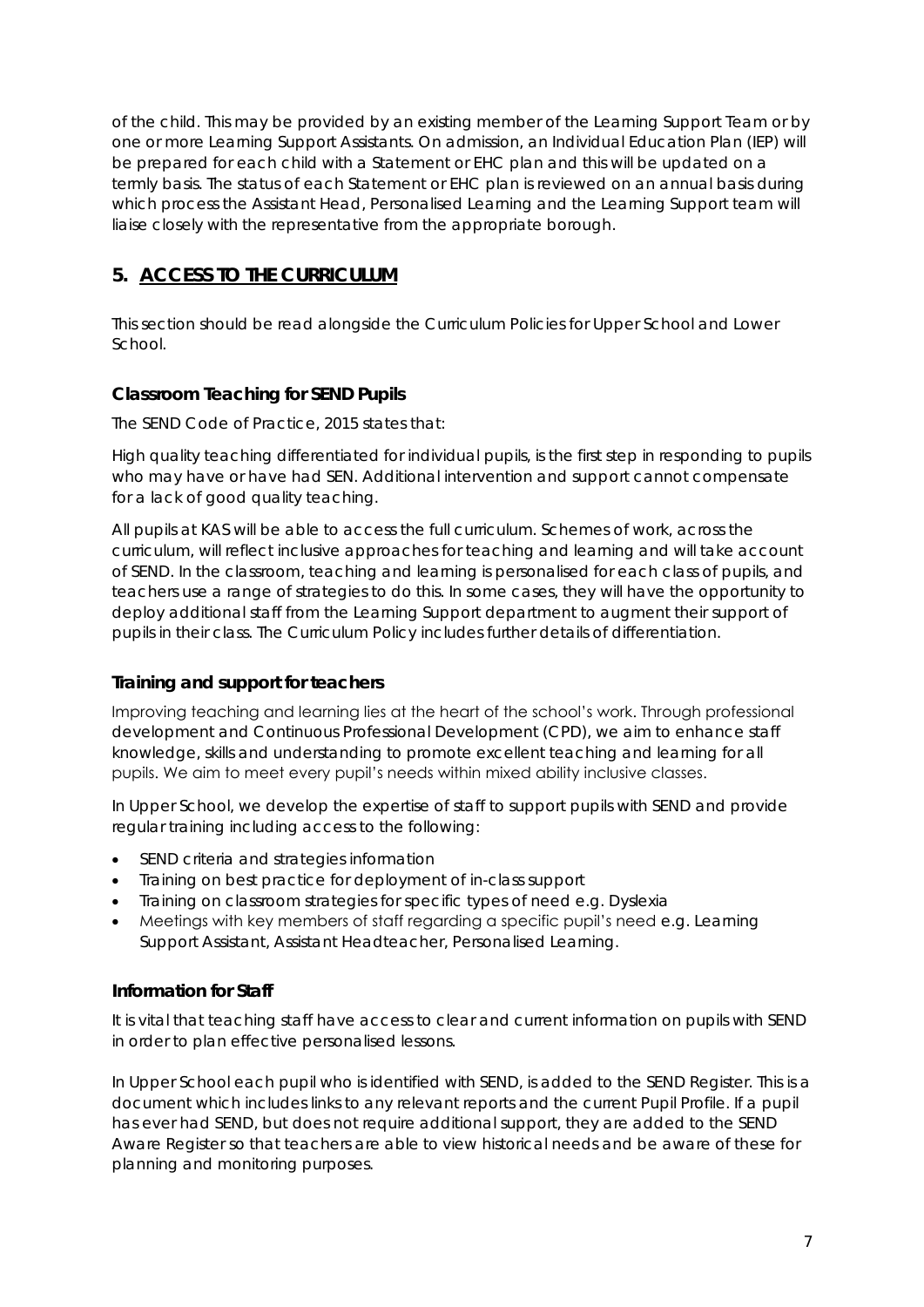In Lower School each pupil who is identified with SEND is added to the SEND Register. This provides a snapshot of the child's learning strengths, weaknesses and provision both internal and external.

Due to the age of the children, the Lower School SEND Aware Register identifies those children who have been flagged with a concern, or are at risk of poor attainment; but have not usually undertaken formal assessment and may not have a formal diagnosis. These children continue to receive Wave 1 and Wave 2 support as necessary.

# <span id="page-8-0"></span>**6. COMMUNICATIONS**

#### <span id="page-8-1"></span>**Communication with parents**

KAS will actively seek the involvement of parents in the education of their children. It is recognised that it is particularly important with pupils who have SEND where the support and encouragement of parents is often the crucial factor in achieving success.

Parents of pupils in Upper School receiving additional support will receive copies of the Learning Support Plan and the Pupil Profile for their child. They will also be invited to participate in the termly review of their child's progress. This may take the form of a meeting, although could be a telephone call or email exchange.

Parents of pupils in Lower School who receive additional support will receive Action Plans and Action Plan reviews twice each academic year. They will be invited to participate in the Spring review of their child's progress. However, parents are encouraged to make contact throughout the year with their specialist teacher.

#### <span id="page-8-2"></span>**External Agencies**

Where external tutors or other professionals are employed privately by parents, Learning Support teachers will make reasonable efforts to liaise with them as deemed appropriate by the school. This will most likely take the form of a telephone call or email dialogue and very occasionally may involve a face-to-face meeting. However, external agencies will not be invited to review meetings or become involved in decisions regarding provision for individual pupils.

#### <span id="page-8-3"></span>**Access Arrangements**

Some pupils with SEND may be eligible for Access Arrangements for examinations. KAS adheres to the regulations set out by JCQ, which are updated annually. The Access Arrangements procedure remains separate from the SEND policy although evidence of need may be sometimes taken from relevant information on the SEND or SEND Aware Registers. Further details can be found in the school's Examination Access Arrangements and Reasonable Adjustments Policy.

#### **Safeguarding**

Pupils with SEND or certain health conditions can face additional safeguarding challenges and can be more prone to issues relating to safeguarding such as bullying or isolation. These children may not outwardly show signs of abuse and/or may have difficulties in communication about abuse or neglect, or bullying.

These can include: